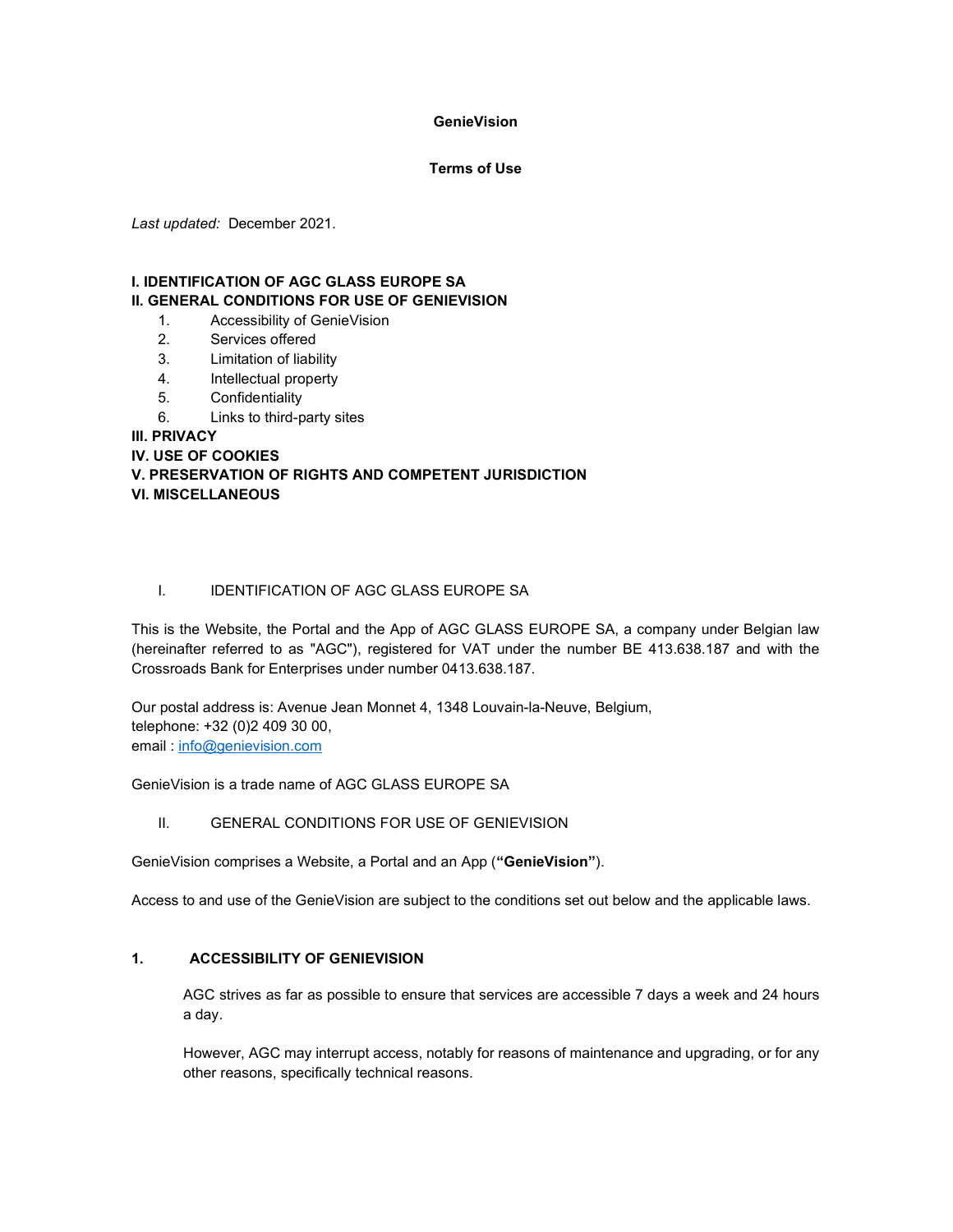#### 2. GENIEVISION - SERVICES OFFERED

#### 1. GenieVision Website

GenieVision Website allows you to discover our products, request additional information and subscribe to our newsletters and events.

#### 2. GenieVision Portal and GenieVision App

GenieVision Portal is a portal used in parallel to the GenieVision App, a worksite management tool that helps construction industry to build and deliver more robust and reliable projects, while making smart savings in terms of time, quality and cost, by checking faster, better and more.

GenieVision harnesses a unique combination of technologies – BIM, 3D, augmented reality (AR), indoor geolocation and data conversion – to deliver and retrieve construction data to and from the worksite in real-time

With this platform, AGC offers to its GenieVision users a privileged and efficient portal that allows the users to, among others, handle and update contact details and company profiles, manage the conformity of their projects, follow the claim and non-conformity resolution process online, prepare and plan audits,…

By using the GenieVision Portal, the user understands and accepts that AGC and/or any other company of its group, will have access to the information the user shares and/or encodes on the platform, including, without limitation personal data and information relating to the commercial activities, projects or the like of the user.

The user warrants that he has the right to use all the information he shares and/or encodes on the Portal and the App, including any personal data of its employees, officers, representatives, partners or the like. The user understands that such personal data will be used for all purposes made possible through the platform and which all relate to the management of the relationship of AGC and/or any other company of its group, with its clients. For more information on the privacy policy of AGC, please refer to the below "Privacy Policy" section.

If you are a Customer, your use of the GenieVision Portal and access to the GenieVision Portal is subject to the terms laid herein but also to the terms of the Contract concluded between you and AGC. The GenieVision Portal allows for a Customer to grant access to the Portal to his third party partners, if necessary for the Project(s) covered by the Contract. The granting of such access to a third party partner is under the full responsibility of the Customer. The Customer ensures and warrants that the third party to whom the Customer gives access to the Portal complies with all legal provisions applicable (i.e. the Contract, these terms and any other applicable legal text). AGC explicitly reserves all rights relating to any damages it may occur as a consequences of the use of the Portal by the Customer or the third party to whom the Customer gave access to the Portal.

If you are third party user to whom a Customer gave access, you undertake to comply with these terms when using the Portal, as well as any and all other legal provisions and conditions imposed on you by the Customer. AGC explicitly reserves all rights relating to any damages it may occur as a consequences of your use of the Portal.

In any case, the log-in and password of each user (Customer or third party user) are strictly confidential and should in no circumstances be used by any other person than the user.

## 3. LIMITATION OF LIABILITY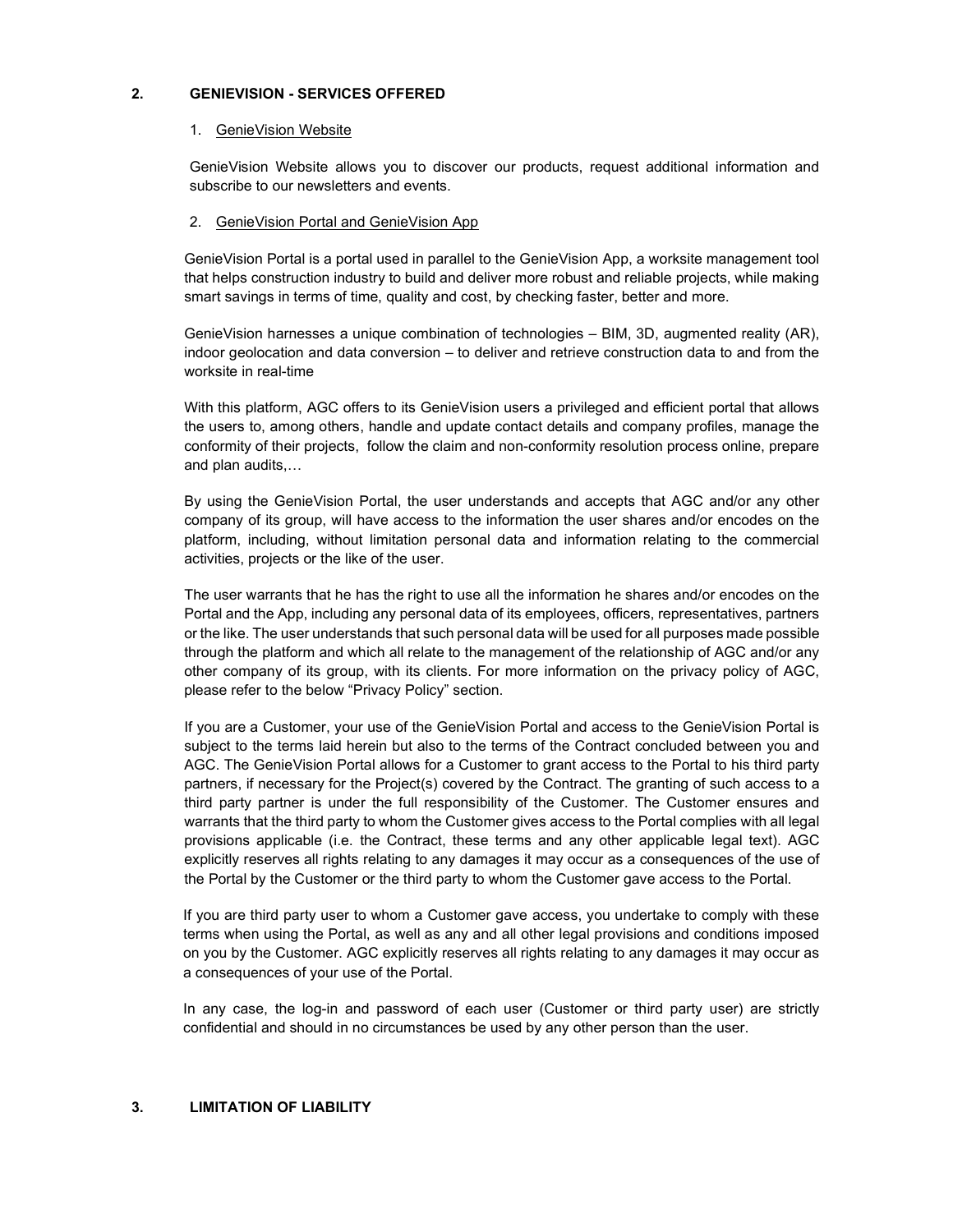AGC is under no circumstances liable for the interruptions mentioned under point 1 or the consequences which may arise from them for the user or any third party.

AGC offers no guarantee as to the accuracy or up-to-date status of the information presented on this site.

AGC is not liable for any damage or any temporary or permanent incident occurring to the user's data or computer hardware when accessing the site, when working through its pages or in general during the transmission of the computer programs and files which compose the site on his receiving hardware. In particular, AGC is not liable for the potential transmission of any viruses via its site.

AGC is not liable for any damage which may arise from unauthorised intrusion into its computer systems and/or fraudulent use of its transmission mechanisms. It accepts no liability, notably in the event of any theft of data following an intrusion into its computer systems. However, AGC does use the appropriate methods to prevent illegal intrusions.

#### 4. INTELLECTUAL PROPERTY

The structure, the layout and all the elements contained in this site are protected, in favour of AGC and/or any other company of its group and/or its potential suppliers or partners, notably by the laws on (i) copyright and associated rights, (ii) the protection of computer programs, and (iii) databases. Users undertake not to breach the rights of AGC, any other company of its group and/or its potential suppliers or partners.

Other names of products or companies mentioned on this site may constitute the brands of their respective owners. Users are not authorised to modify, copy, distribute, transmit, disseminate, represent, reproduce, publish, award under licence, transfer or sell any information, software, product or service obtained from this site, or to create works derived from the elements mentioned above, without the prior written consent of AGC.

## 5. LINKS TO THIRD-PARTY SITES

Web spaces outside the domain of this site and notably the spaces to which users may be directed by means of hypertext links within the pages of the Website remain the sole liability of the holders of those web spaces.

The point is that AGC cannot exercise any permanent control over those sites, or bear any liability as to their content. The insertion of such links does not mean that AGC approves the elements contained on those sites.

AGC thus takes no liability, notably with regard to the material, to the data of any kind whatsoever contained or disseminated on those web spaces to which users may be referred, or to any processing of personal data that may be conducted through them.

## III. PRIVACY

#### 1. About this Policy

1.1 This Privacy Policy ("Policy") explains how we (as defined below) collect, share and use any information that, alone or in combination with other information, relates to you ("Personal Data") when you ("you" and "your") use our GenieVision Website, Portal and App ("GenieVision").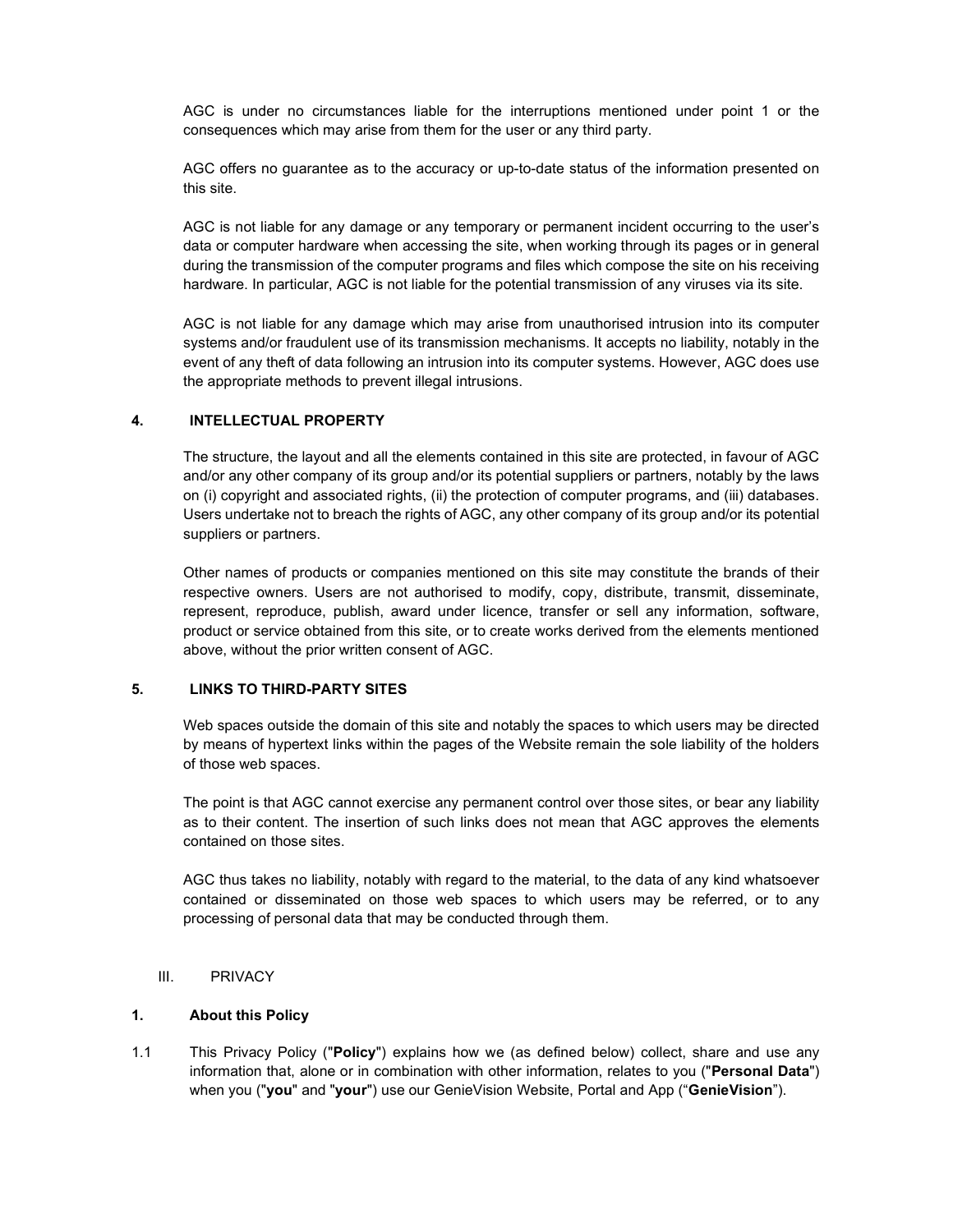- 1.2 This Policy also sets out the rights that you have in relation to the Personal Data that we process about you and how you can exercise them.
- 1.3 AGC treats compliance with its privacy obligations seriously. This is why we have developed this Policy, which describes the standards that AGC applies to protect Personal Data.
- 1.4 For the purposes of this Policy, AGC GLASS EUROPE SA with registered office at Avenue Jean Monnet 4, 1348 Louvain-la-Neuve, Belgium and registered with the Crossroads Bank of Enterprises under number 0413.638.187, and with VAT BE 0413.638.187 ("AGC", "us", "we", or "our" ) acts as the data controller for the Personal Data that is collected via the Website. As a data controller, AGC is responsible for ensuring that the processing of Personal Data complies with applicable data protection law, and specifically with the General Data Protection Regulation.
- 1.5 Please take the time to read this Policy carefully. If you have any questions or comments, please contact ISM Office via AGC.ISM.Office@agc.com and/or GenieVision owner via info@genievision.com.

#### 2. What Personal Data does AGC collect and why?

#### 2.1 On the Website

The types of Personal Data that we may collect about you, and the reasons why we process it, include:

| Why we collect it                                                                                                                                                                                               | Types of Personal Data Legal basis                                                                                                                                                                                         |  |
|-----------------------------------------------------------------------------------------------------------------------------------------------------------------------------------------------------------------|----------------------------------------------------------------------------------------------------------------------------------------------------------------------------------------------------------------------------|--|
| To enable you to use the<br>functionalities offered by<br>this<br>Website, including e.g.<br>the<br>subscription to the news alert,<br>online applications, etc.                                                | First name, last name, contact Consent<br>information, including phone<br>number, email, address,<br>function/job title, preferred<br>communication language, as the<br>case may be (online applications<br>only), gender. |  |
| To periodically inform you about or<br>products and services by email or address,<br>other types of messages (SMS, communication language.<br>etc.), in particular with the<br>subscription to our news alerts. | First name, last name, email Consent<br>preferred                                                                                                                                                                          |  |
| To improve our products and<br>services (drawing up statistics, address, the preferred<br>making market analysis, etc.) communication language.                                                                 | First name, last name, email Legitimate interest                                                                                                                                                                           |  |
| For user management purpose First name, last name, email Consent<br>(account management, answering address, entitled preferred<br>questions, etc.)                                                              | communication language.                                                                                                                                                                                                    |  |

## 2.2 On the Portal and on the App

The types of Personal Data that we may collect about you, and the reasons why we process it, include: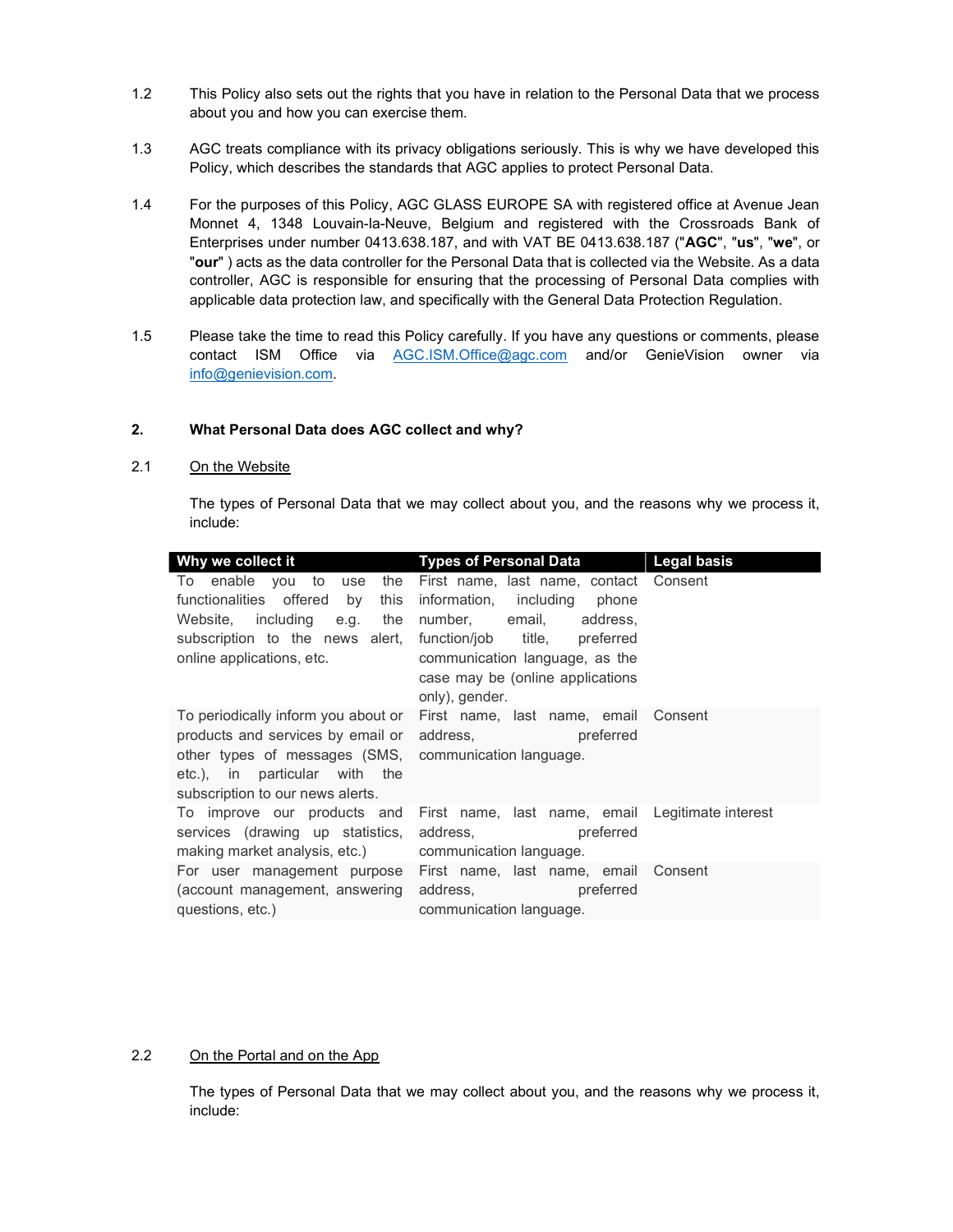| Why we collect it                                                                                                                                                                                           | <b>Types of Personal Data</b>                                                                                                                                                                                                                                          | <b>Legal basis</b>               |
|-------------------------------------------------------------------------------------------------------------------------------------------------------------------------------------------------------------|------------------------------------------------------------------------------------------------------------------------------------------------------------------------------------------------------------------------------------------------------------------------|----------------------------------|
| To enable you to use the First_name,_last_name,_contact_Consent<br>functionalities offered by the Portal<br>and the App, including e.g. the<br>subscription to the news alert,<br>online applications, etc. | information, including phone<br>number, email,<br>address,<br>function/job title, preferred<br>communication language, as the<br>case may be (online applications<br>only), gender.                                                                                    | Contractual necessity            |
| To periodically inform you about or<br>products and services by email or<br>other types of messages (SMS,<br>etc.), in particular with the<br>subscription to our news alerts.                              | First name, last name, email Consent<br>address, preferred Contractual necessity<br>communication language.                                                                                                                                                            |                                  |
| To improve our products and<br>services (drawing up statistics,<br>making market analysis, etc.) communication language.                                                                                    | First name, last name, email Legitimate Interest<br>address, and the state of the state of the state of the state of the state of the state of the state of the sta<br>preferred                                                                                       |                                  |
| For user management purpose First name, last name, email<br>(account management, answering<br>questions, etc.)                                                                                              | address, and the state of the state of the state of the state of the state of the state of the state of the state of the state of the state of the state of the state of the state of the state of the state of the state of t<br>preferred<br>communication language. | Consent<br>Contractual necessity |

GenieVision uses the TrueDepth API. This API allows the program to better integrate and align the 3D model of your plans in your direct environment, in the site you are currently building and/or renovating. This information is in no way used for any kind of facial recognition system whatsoever.

#### 2.3 On the Website, the Portal and the App

We may also collect certain information automatically from your device. Specifically, the information we collect automatically may include information like your IP address, device type, unique device identification numbers, browser-type, broad geographic location (e.g. country or city-level location) and other technical information. We may also collect information about how your device has interacted with our Website, including the pages accessed and links clicked.

Collecting this information enables us to better understand the visitors who come to our website, where they come from, and what content on our website is of interest to them. We use this information for our internal analytics purposes and to improve the quality and relevance of our website to our visitors.

Some of this information may be collected using cookies and similar tracking technology, as explained further under the heading "Cookies and similar tracking technology" below.

In general, we will use the Personal Data we collect from you only for the purposes described in this Policy or for purposes that we explain to you at the time we collect your Personal Data. However, we may also use your Personal Data for other purposes that are not incompatible with the purposes we have disclosed to you (such as archiving purposes in the public interest, scientific or historical research purposes, or statistical purposes) if and where this is permitted by applicable data protection laws.

#### 3. Who does AGC share your Personal Data with?

3.1 We may disclose your Personal Data to the following categories of recipients: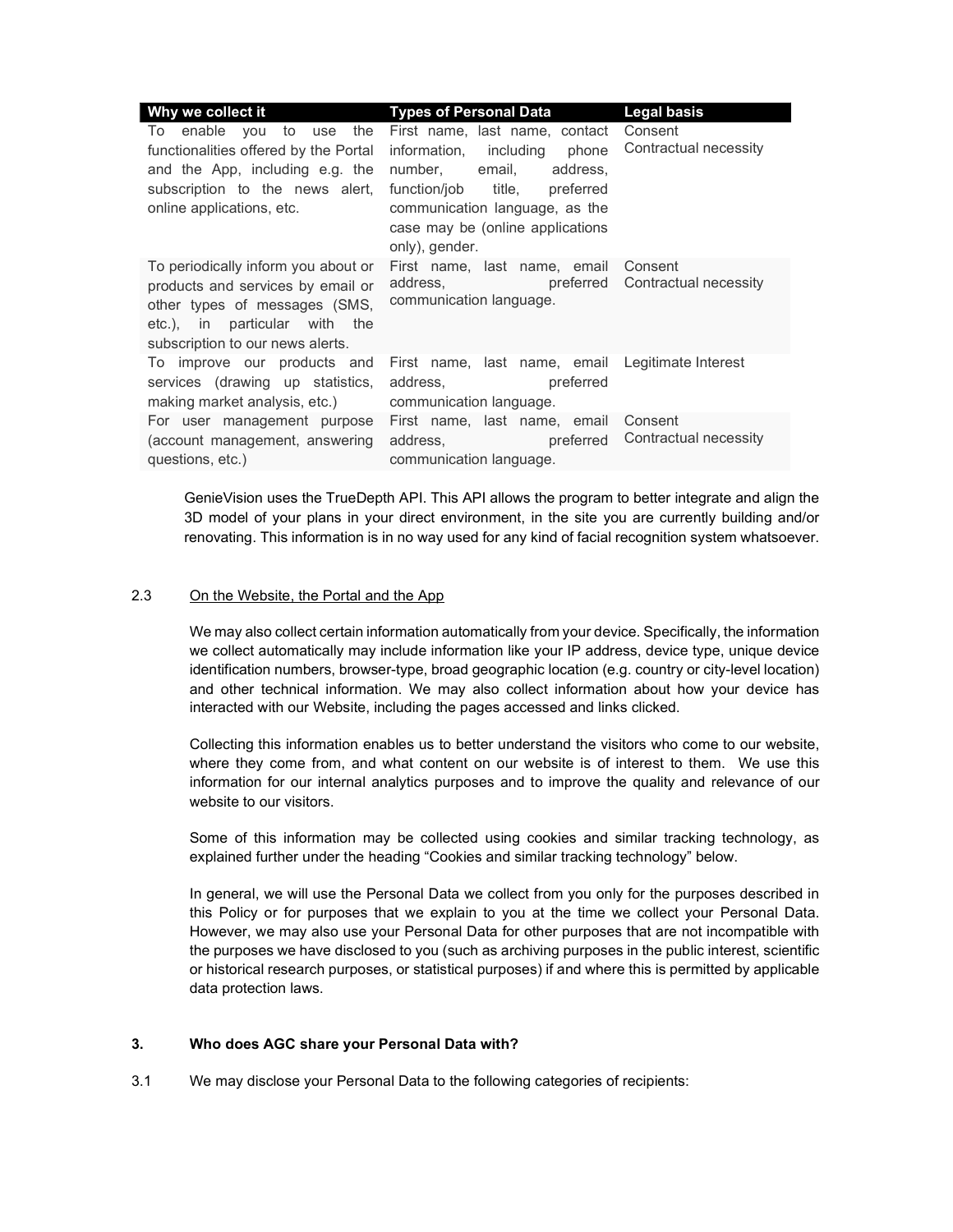- (a) to our group companies for purposes consistent with this Policy. We take precautions to allow access to Personal Data only to those staff members who have a legitimate business need for access and with a contractual prohibition of using the Personal Data for any other purpose.
- (b) to our third party vendors, services providers and partners who provide data processing services to us, or who otherwise process Personal Data for purposes that are described in this Policy or notified to you when we collect your Personal Data. This may include disclosures to third party vendors and other service providers we use in connection with the services they provide to us, including to support us in areas such as IT platform management or support services, infrastructure and application services, marketing, data analytics;
- (c) to any competent law enforcement body, regulatory, government agency, court or other third party where we believe disclosure is necessary (i) as a matter of applicable law or regulation, (ii) to exercise, establish or defend our legal rights, or (iii) to protect your vital interests or those of any other person;
- (d) to our auditors, advisors, legal representatives and similar agents in connection with the advisory services they provide to us for legitimate business purposes and under contractual prohibition of using the Personal Data for any other purpose;
- (e) to a potential buyer (and its agents and advisers) in connection with any proposed purchase, merger or acquisition of any part of our business, provided that we inform the buyer it must use your Personal Data only for the purposes disclosed in this Policy;
- (f) to any other person with your prior consent to the disclosure.

## 4. How we protect your privacy

- 4.1 We will process Personal Data in accordance with this Policy, as follows
	- (a) Fairness: We will process Personal Data fairly. This means that we are transparent about how we process Personal Data and that we will process it in accordance with applicable law.
	- (b) Purpose limitation: We will process Personal Data for specified and lawful purposes, and will not process it in a manner that is incompatible with those purposes.
	- (c) Proportionality: We will process Personal Data in a way that is proportionate to the purposes which the processing is intended to achieve.
	- (d) Data accuracy: We take appropriate measures to ensure that the Personal Data that we hold is accurate, complete and, where necessary, kept up to date. However, it is also your responsibility to ensure that your Personal Data is kept as accurate, complete and current as possible by informing AGC of any changes or errors.
	- (e) Data security: We use appropriate technical and organisational measures to protect the Personal Data that we collect and process about you. The measures we use are designed to provide a level of security appropriate to the risk of processing your Personal Data.
	- (f) Data processors: We may engage third parties to process Personal Data for and on behalf of AGC. We require such data processors to process Personal Data and act strictly on our instructions and to take steps to ensure that Personal Data remains protected.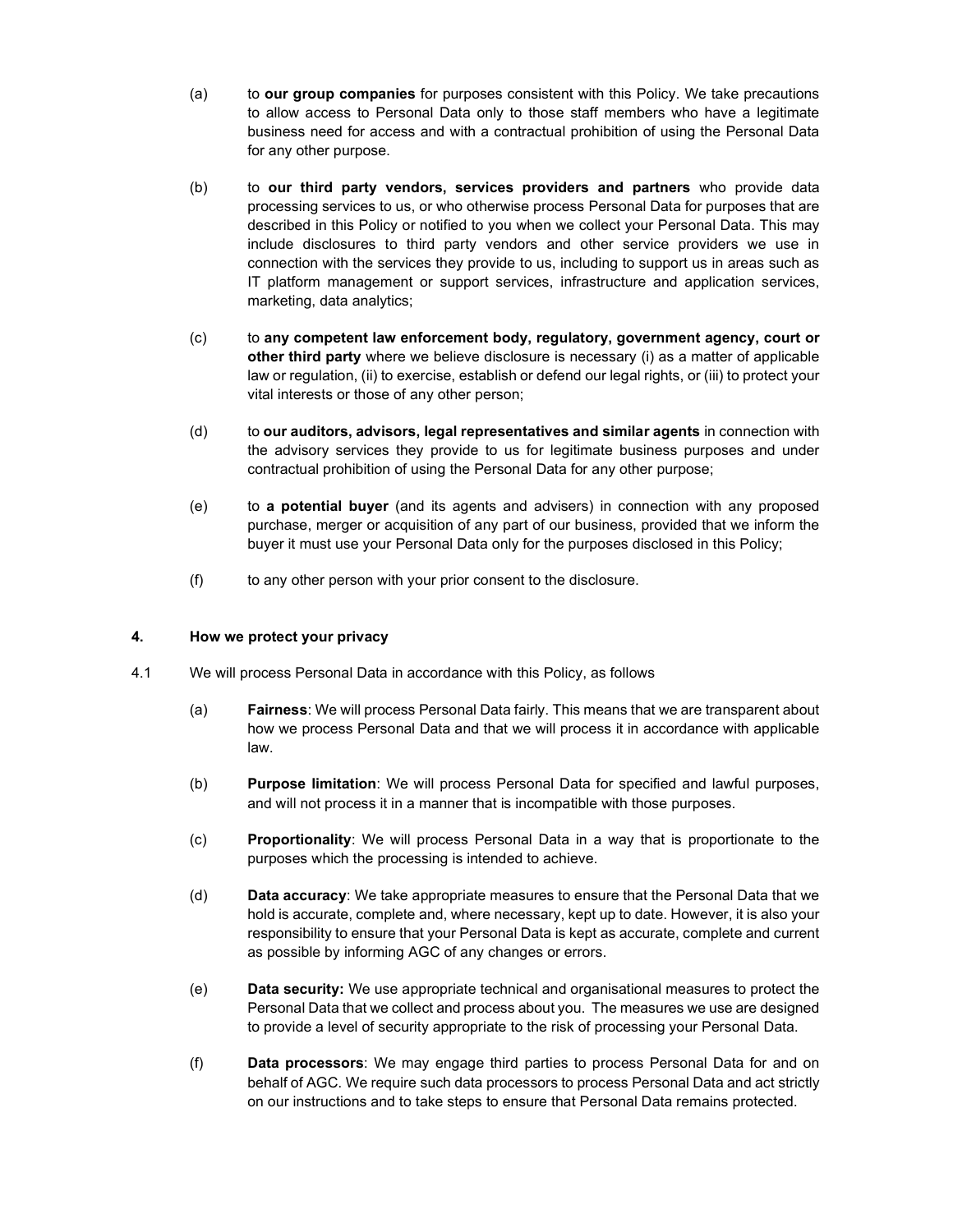(g) International data transfers: Your Personal Data may be transferred to, and processed in, countries other than the country in which you are resident. These countries may have data protection laws that are different to the laws of your country (and, in some cases, may not be as protective).

Specifically, our servers are located in the European Economic Area, and our group companies and third party service providers and partners operate including the Russian Federation, Japan, United States. This means that when we collect your Personal Data we may process it in any of these countries.

However, we have taken appropriate safeguards to require that your Personal Data will remain protected in accordance with this Policy. These include implementing an intragroup data transfer agreement (the "Intra-Group Data Transfer Umbrella Agreement") based on the European Commission's Standard Contractual Clauses for transfers of Personal Data between our group companies, which require all group companies to protect Personal Data they process from the EEA in accordance with European Union data protection law.

Our Intra-Group Data Transfer Umbrella Agreement can be provided on request. We have implemented similar appropriate safeguards with our third party service providers and partners..

(h) Data Retention: We retain Personal Data we collect from you where we have an ongoing legitimate business need to do so (for example, to provide you with a service you have requested or to comply with applicable legal, tax or accounting requirements).

When we have no ongoing legitimate business need to process your Personal Data, we will either delete or anonymise it or, if this is not possible (for example, because your Personal Data has been stored in backup archives), then we will securely store your Personal Data and isolate it from any further processing until deletion is possible.

## 5. Your data protection rights

- 5.1 You have the following data protection rights:
	- (a) If you wish to **access, correct, update or request deletion** of your Personal Data, you can do so at any time by contacting us using the following contact details ISM Office AGC.ISM.Office@agc.com or by contacting your AGC contact person.
	- (b) In addition, in certain circumstances, you can **object to processing** of your Personal Data, ask us to restrict processing of your Personal Data or request portability of your Personal Data. Again, you can exercise these rights by contacting us using the following contact details ISM Office AGC.ISM.Office@agc.com or by contacting your AGC contact person
	- (c) If we have collected and process your Personal Data with your consent, then you can withdraw your consent at any time. Withdrawing your consent will not affect the lawfulness of any processing we conducted prior to your withdrawal, nor will it affect processing of your Personal Data conducted in reliance on lawful processing grounds other than consent.
	- (d) You have the right to opt-out of marketing communications we send you at any time. You can exercise this right by clicking on the "unsubscribe" or "opt-out" link in the marketing e-mails we send you. To opt-out of other forms of marketing (such as postal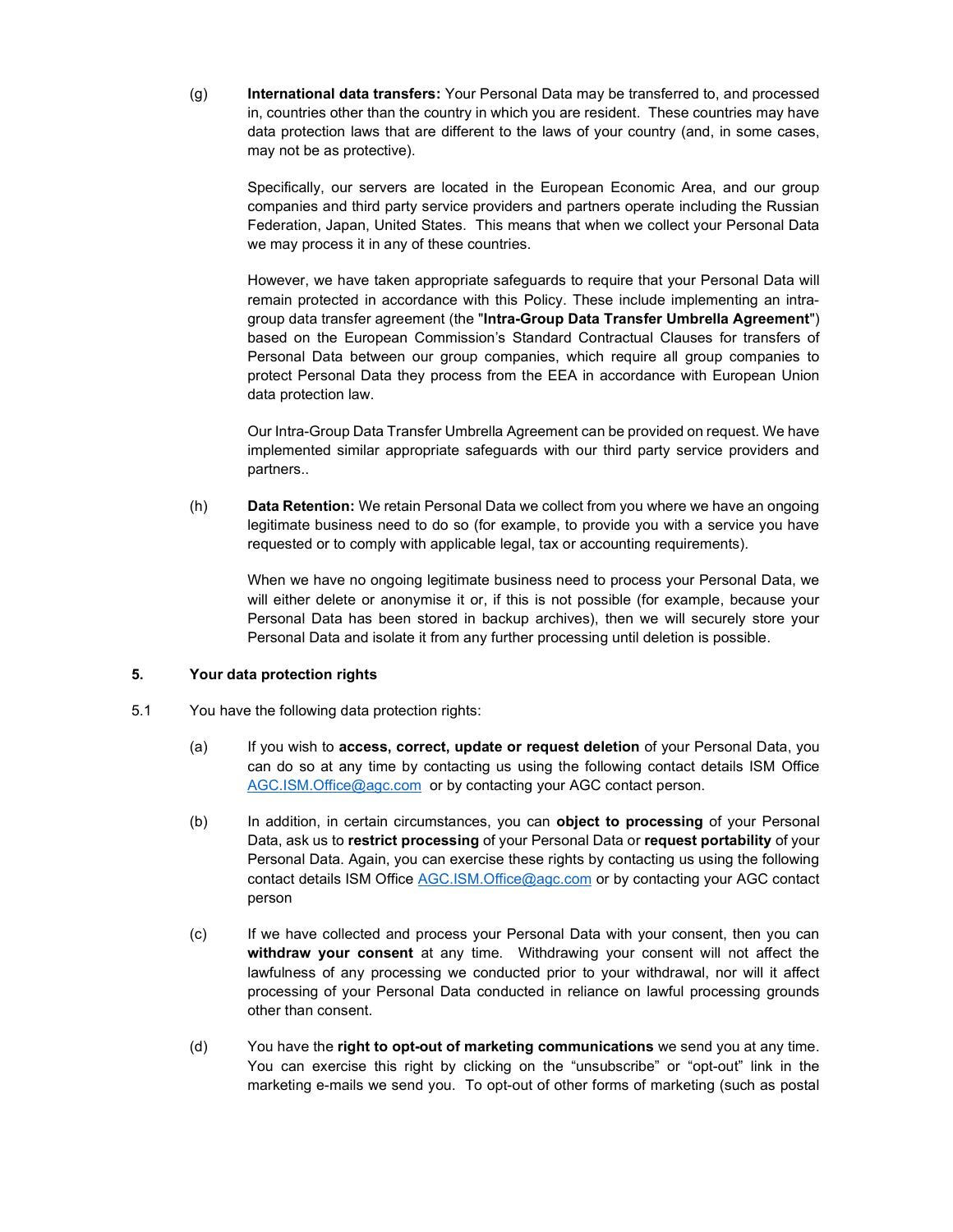marketing or telemarketing), then please contact us using the contact details provided above.

- (e) If you have a complaint or concern about how we are processing your Personal Data then we will endeavour to address such concern(s). If you feel we have not sufficiently addressed your complaint or concern, you have the right to complain to a data protection authority about our collection and use of your Personal Data. For more information, please contact your local data protection authority. (Contact details for data protection authorities in the European Economic Area, Switzerland and certain non-European countries (including the US and Canada) are available here.)
- 5.2 We respond to all requests we receive from individuals wishing to exercise their data protection rights in accordance with applicable data protection laws.

## 6. Linking to other websites

6.1 GenieVision may contain hyperlinks to websites owned and operated by third parties. These websites have their own privacy policies and we urge you to review them. They will govern the use of Personal Data you submit whilst visiting these websites.

We do not accept any responsibility or liability for the privacy practices of such third party websites and your use of such websites is at your own risk.

#### 7. Updates to this Policy

- 7.1 We may update this Policy from time to time in response to changing legal, technical or business developments. When we update our Policy, we will take appropriate measures to inform you, consistent with the significance of the changes we make. We will obtain your consent to any material Policy changes if and where this is required by applicable data protection laws.
- 7.2 You can see when this Privacy Policy was last updated by checking the "last updated" date displayed at the top of this Policy.
	- IV. USE OF COOKIES

Last updated: December 2021.

#### 1. About this Notice

- 1.1 This Cookie Policy ("Policy") explains how AGC and its group companies (collectively "AGC", "we", "us", and "ours") use cookies and similar technologies to recognise you when you visit our website at https://www.genievision.com/ ("Website"). It explains what these technologies are and why we use them, as well as your rights to control our use of them.
- 1.2 Please take the time to read this Policy carefully. If you have any questions or comments, please contact our ISM Office via AGC.ISM.Office@agc.com.

#### 2. What are cookies?

2.1 Cookies are small data files that are placed on your computer or mobile device when you visit a website. Cookies are widely used by website owners in order to make their websites work, or to work more efficiently, as well as to provide reporting information.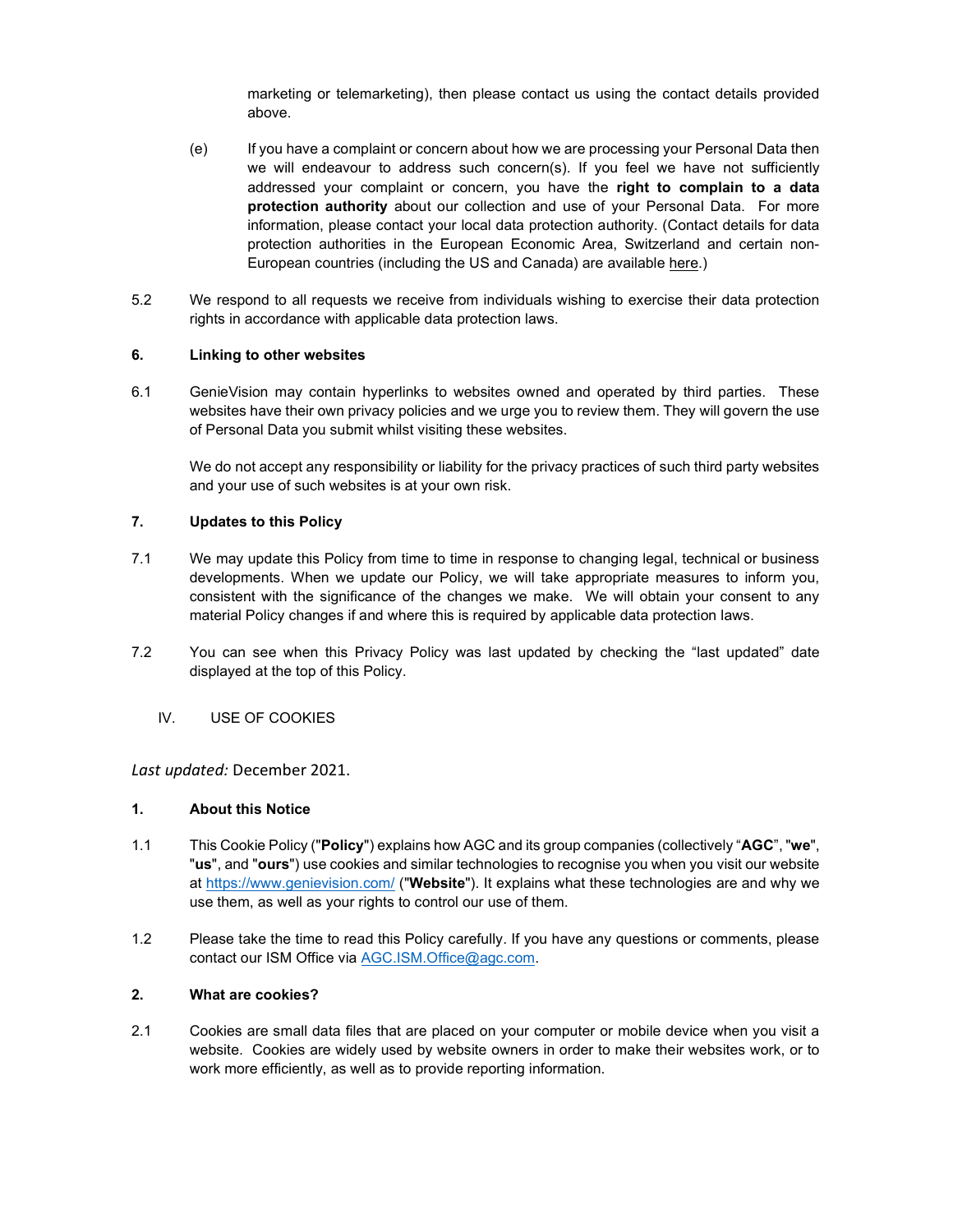- 2.2 Cookies have many different features, such as allowing you to navigate between pages efficiently, remembering your preferences, and generally improving the user experience. They can also help ensure that the advertisements you see online are more relevant to you and your interests.
- 2.3 Cookies set by the website owner (in this case, AGC) are called "first party cookies". Cookies set by parties other than the website owner are called "third party cookies". Third party cookies enable third party features or functionality to be provided on or through the website (e.g. like advertising, interactive content and analytics). The parties that set these third party cookies can recognise your computer both when it visits the website in question and also when it visits certain other websites.

## 3. How long do cookies last?

Cookies can remain on your computer or mobile device for different periods of time. Some cookies are 'session cookies', which means they only exist when your browser is open and are automatically deleted when you close your browser or quit the app. Other cookies are 'persistent cookies', meaning they survive after your browser or app is closed and can be used by websites or apps to recognize your computer when you re-open your browser or app later. The length of the cookies used on our website is explained in more detail in the table below.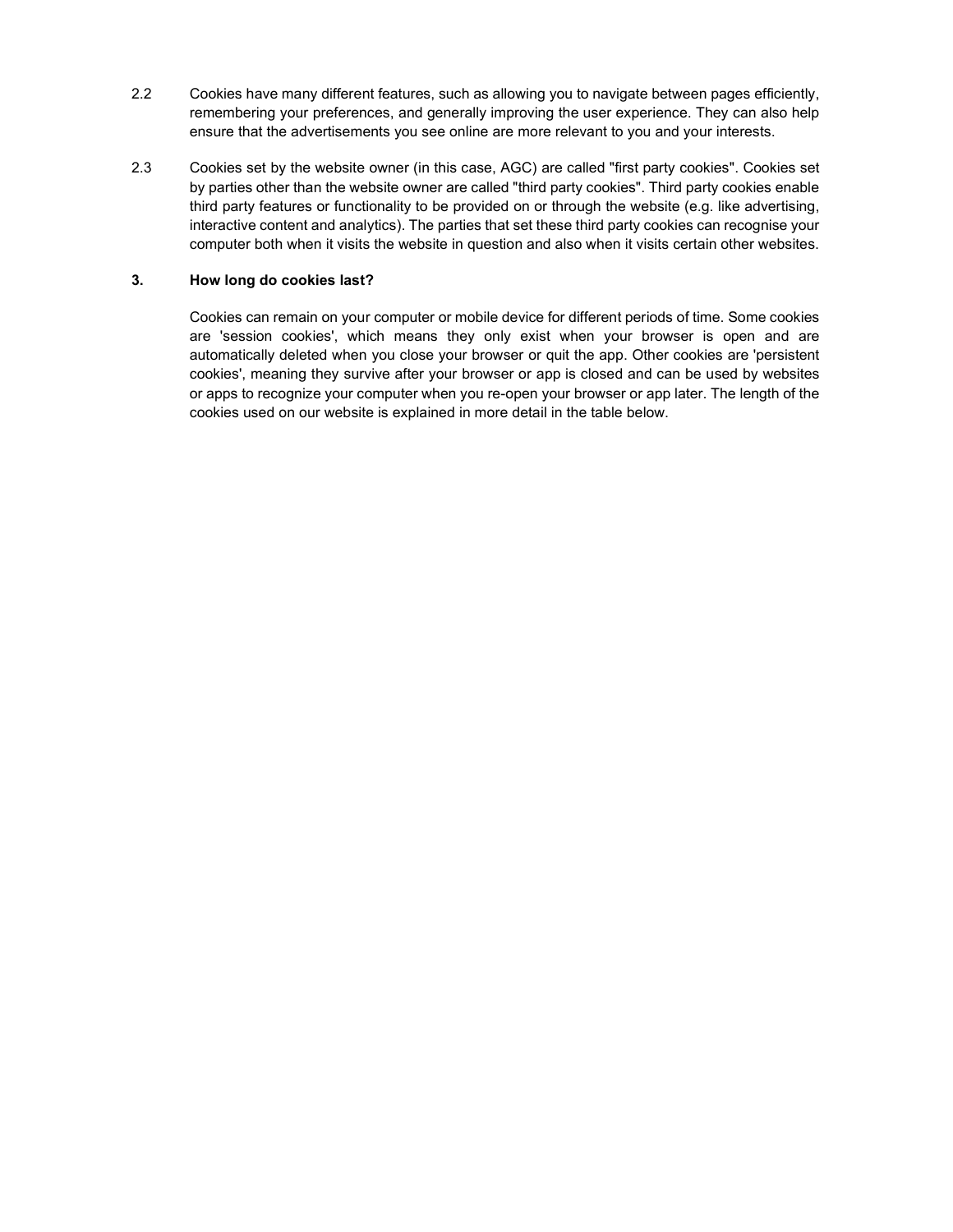# 4.1. When you visit our Website, we may place the following cookies:

| <b>Types of cookie</b>             | Who serves           | <b>Duration</b> | How to refuse                                  |  |
|------------------------------------|----------------------|-----------------|------------------------------------------------|--|
|                                    | these cookies        |                 |                                                |  |
| <b>Essential website cookies:</b>  | <b>AGC Glass</b>     | Session         | Because these cookies are strictly             |  |
| These cookies are strictly         | Europe SA, La        |                 | necessary to deliver the Website to            |  |
| necessary to provide you with      | niche : PHP          |                 | you, you cannot refuse them.                   |  |
| services available through our     | Cookies              |                 | You can block or delete them by                |  |
| Website and to use some of its     |                      |                 | changing your browser settings                 |  |
| features, such as access to        |                      |                 | however, as described below under              |  |
| secure areas.                      |                      |                 | the heading "How can I control                 |  |
|                                    |                      |                 | cookies?".                                     |  |
| <b>Performance and</b>             | <b>AGC Glass</b>     | 7 days          | To refuse these cookies, please follow         |  |
| functionality cookies: These       | Europe SA, La        |                 | the instructions below under the               |  |
| cookies are used to enhance        | niche : Legal        |                 | heading "How can I control cookies?"           |  |
| the performance and                | <b>Banner Statut</b> |                 | Alternatively, please click on the             |  |
| functionality of our Website       |                      |                 | relevant opt-out link below:                   |  |
| but are non-essential to their     |                      |                 |                                                |  |
| use. However, without these        |                      |                 | Legal_Banner_Status                            |  |
| cookies, certain functionality     |                      |                 |                                                |  |
| [(like videos)] may become         |                      |                 |                                                |  |
| unavailable.                       |                      |                 |                                                |  |
| <b>Analytics and customisation</b> | <b>AGC Glass</b>     | Google          | To refuse these cookies, please follow         |  |
| cookies: These cookies collect     | Europe SA, La        |                 | Analytics :   the instructions below under the |  |
| information that is used either    | niche, Google        | 7 days          | heading "How can I control cookies?"           |  |
| in aggregate form to help us       | Analytics,           | Google          | Alternatively, please click on the             |  |
| understand how our Website         | Google Tag           | Tag             | relevant opt-out link below:                   |  |
| are being used or how              | Manager              | Manager         |                                                |  |
| effective are marketing            |                      | : 1             | Google Analytics                               |  |
| campaigns are, or to help us       |                      | minute          | Google Tag Manager                             |  |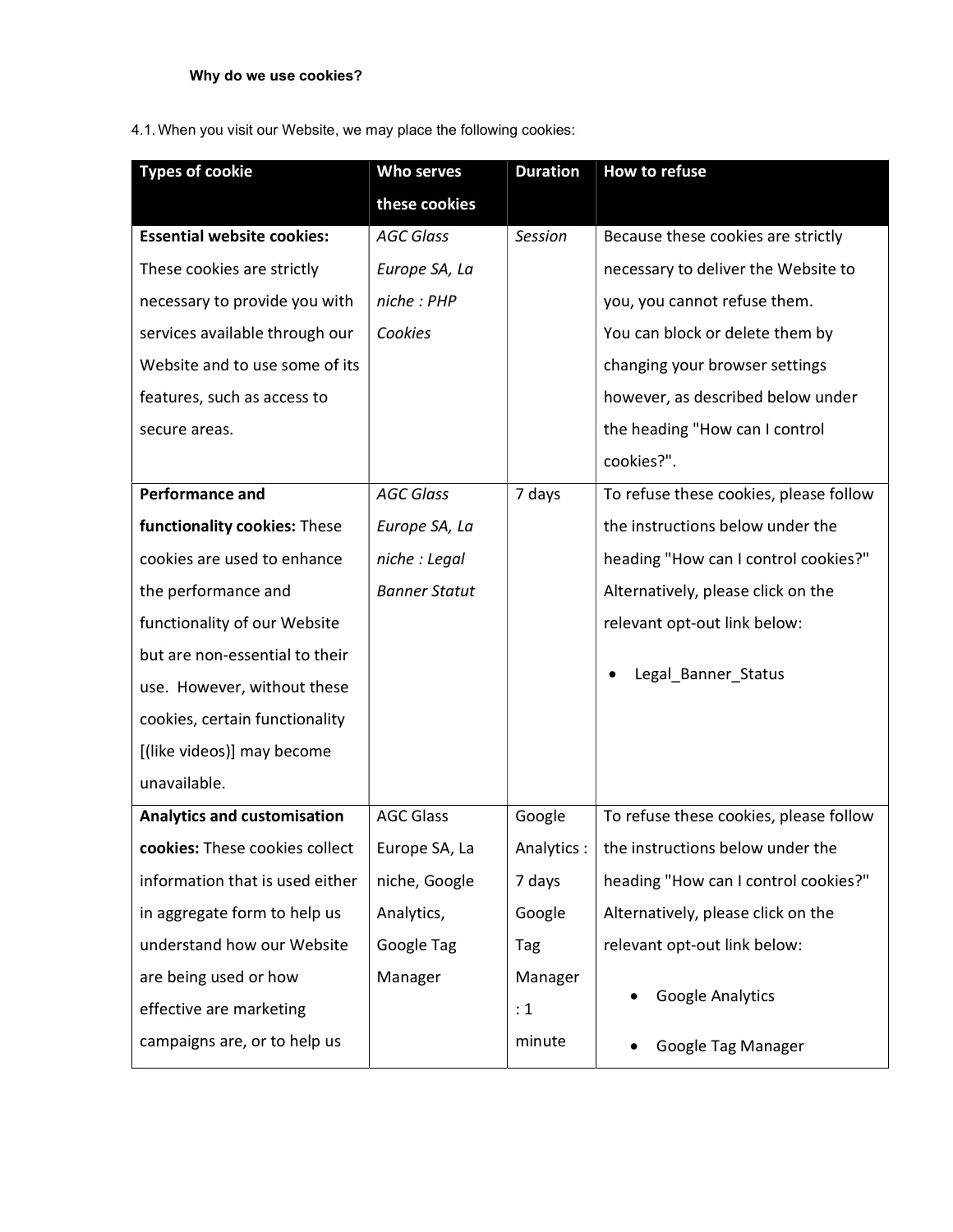| customise our Website for         |      |      |      |
|-----------------------------------|------|------|------|
| you.                              |      |      |      |
|                                   |      |      |      |
| <b>Advertising cookies: These</b> | None | None |      |
| cookies are used to make          |      |      | None |
| advertising messages more         |      |      |      |
| relevant to you. They perform     |      |      |      |
| functions like preventing the     |      |      |      |
| same ad from continuously         |      |      |      |
| reappearing, ensuring that ads    |      |      |      |
| are properly displayed for        |      |      |      |
| advertisers, and in some cases    |      |      |      |
| selecting advertisements that     |      |      |      |
| are based on your interests.      |      |      |      |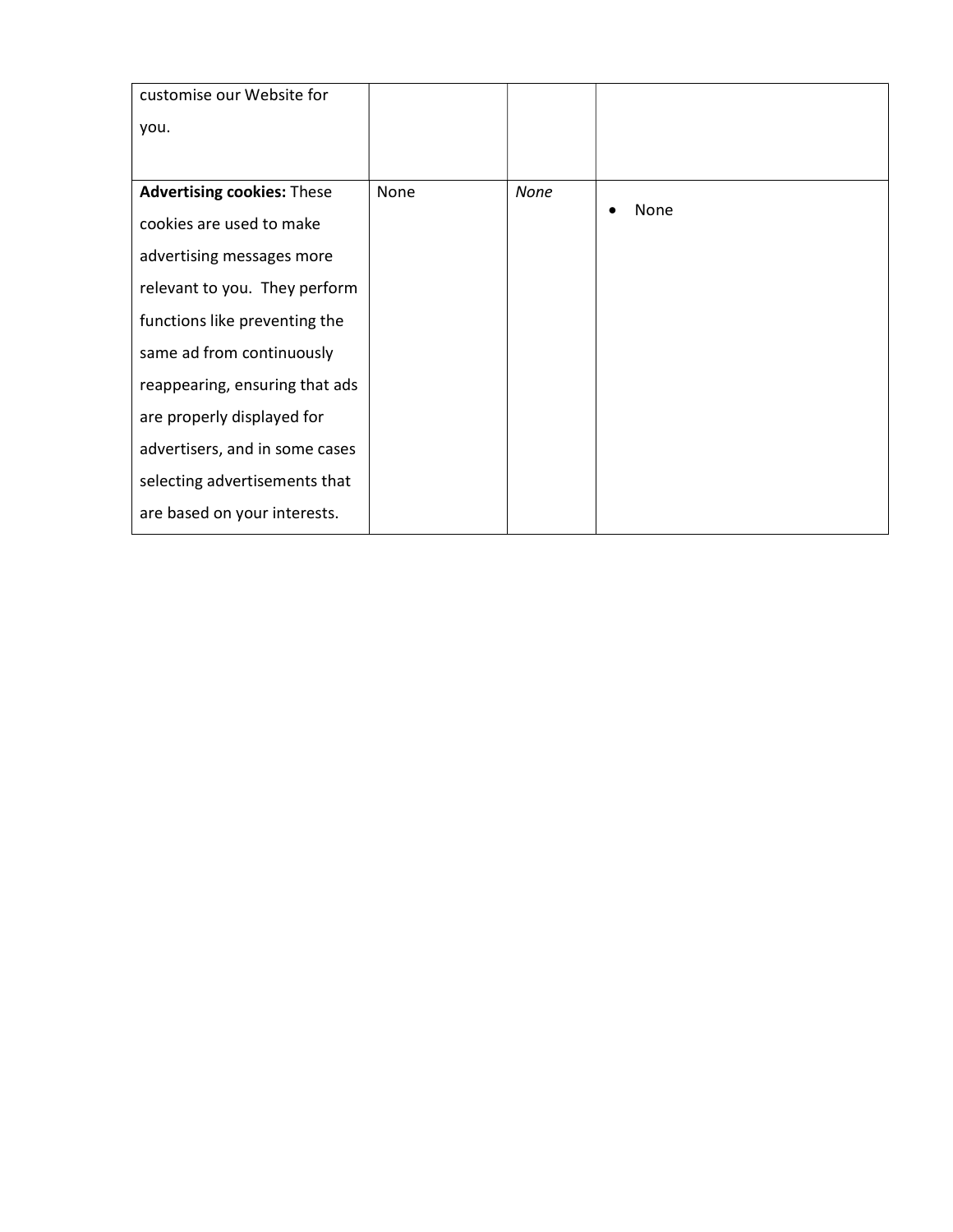## 5. What about other tracking technologies, like web beacons?

5.1 Cookies are not the only way to recognise or track visitors to a website. We may use other, similar technologies from time to time, like web beacons (sometimes called "tracking pixels" or "clear gifs"). These are tiny graphics files that contain a unique identifier that enable us to recognise when someone has visited our Website. In many instances, these technologies are reliant on cookies to function properly, and so declining cookies will impair their functioning.

# 6. What about targeted advertising?

6.1 Third parties may serve cookies on your computer or mobile device to serve advertising through our Website. These companies may use information about your visits to this and other websites in order to provide relevant advertisements about goods and services that you may be interested in. They may also employ technology that is used to measure the effectiveness of advertisements. This can be accomplished by them using cookies or web beacons to collect information about your visits to this and other sites in order to provide relevant advertisements about goods and services of potential interest to you. The information collected through this process does not enable us or them to identify your name, contact details or other personally identifying details unless you choose to provide these.

# 7. How can I control cookies?

- 7.1 You have the right to decide whether to accept or reject cookies. You can exercise your cookie preferences by clicking on the appropriate opt-out links provided in the cookie table above.
- 7.2 You can set or amend your web browser controls to accept or refuse cookies. If you choose to reject cookies, you may still use our website though your access to some functionality and areas of our website may be restricted. As the means by which you can refuse cookies through your web browser controls vary from browser-to-browser, you should visit your browser's help menu for more information.
- 7.3 In addition, most advertising networks offer you a way to opt out of targeted advertising. If you would like to find out more information, please visit http://www.aboutads.info/choices/ or http://www.youronlinechoices.com.

## 8. The cookies that were sent in the past

8.1 If you have disabled one or more cookies, we can always use information collected by these cookies before the deactivation. However, we cease to collect information via the opted-out cookie.

# 9. More information about cookies

9.1 For more information about cookies, including explanation about how cookies are placed on your device, or how to manage and delete them, visit http://www.allaboutcookies.org.

# 10. Updates to this Policy

10.1 We may update this Policy from time to time in response to changing legal, technical or business developments. When we update our Policy, we will take appropriate measures to inform you, consistent with the significance of the changes we make. We will obtain your consent to any material changes of this Policy if and where this is required by applicable data protection laws.